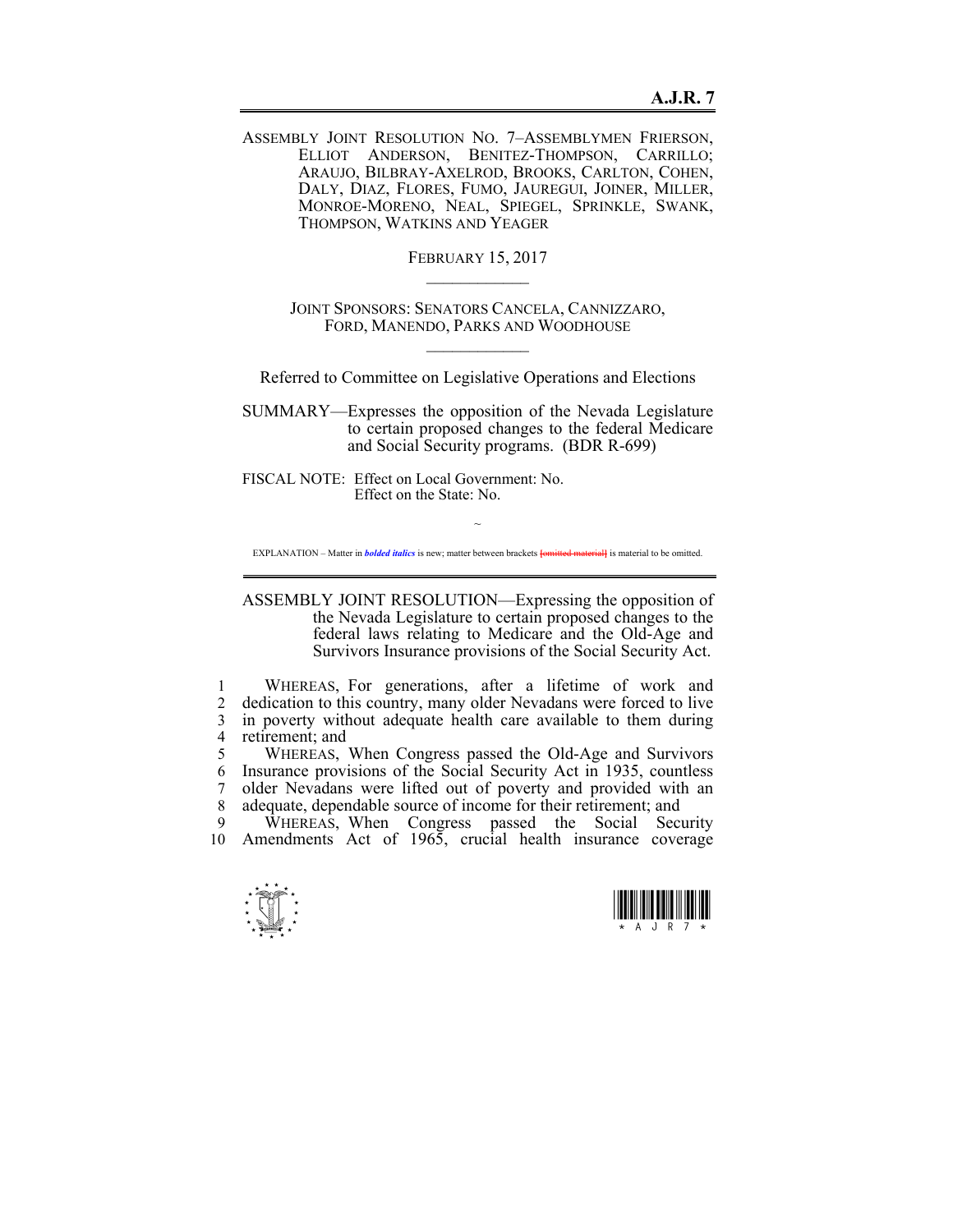1 through Medicare was made available to all Nevadans over the age<br>2 of 65 years regardless of their income or medical history: and 2 of 65 years, regardless of their income or medical history; and

3 WHEREAS, Subsequent amendments by Congress to Medicare 4 and the Old-Age and Survivors Insurance provisions of the Social 5 Security Act established near-universal health care coverage under 6 these programs and provided many older Nevadans with additional 7 benefits, including, without limitation, yearly cost-of-living 8 adjustments to account for inflation, prescription drug assistance and 9 the extension of Medicare to certain Nevadans under the age of 65<br>10 years who have long-term disabilities: and years who have long-term disabilities; and

11 WHEREAS, When Congress passed the Patient Protection and 12 Affordable Care Act in 2010, Medicare beneficiaries were able to 13 receive certain preventive health care services and reduced costs; 14 and

15 WHEREAS, In Fiscal Year 2015, spending on Medicare and the 16 Old-Age and Survivors Insurance provisions of the Social Security<br>17 Act constituted over one-third of the \$3.7 trillion budget of the Act constituted over one-third of the \$3.7 trillion budget of the 18 Federal Government; and

19 WHEREAS, Wide-ranging changes to the Medicare program are 20 being considered by the 115th Congress, including, without 21 limitation, raising the age of eligibility to receive Medicare benefits 22 from 65 to 67 years and repealing certain improvements that were 23 made to this program by the Patient Protection and Affordable Care 24 Act; and

25 WHEREAS, Wide-ranging changes to the Old-Age and Survivors 26 Insurance provisions of the Social Security Act are also being 27 considered by the 115th Congress, including, without limitation, 28 raising the age for full retirement from 67 to 69 years, moving 29 towards a cost-of-living adjustment based on the chained consumer 30 price index and means testing benefits for certain recipients; and

31 WHEREAS, The 115th Congress is also considering the potential 32 privatization of many of the Old-Age and Survivors Insurance 33 benefits that older Nevadans have earned during decades of work; 34 and

35 WHEREAS, The changes being considered by Congress could 36 have a damaging effect on the standard of living of Nevadans who 37 retire; and

38 WHEREAS, A bipartisan solution is needed to ensure the future 39 sustainability of Medicare and the Old-Age and Survivors Insurance 40 provisions of the Social Security Act which fully preserves the 41 critical benefits that many older Nevadans have come to rely upon, 42 is fiscally responsible and ensures that all Nevadans have a reliable 43 source of income and health care during their retirement; now, 44 therefore, be it